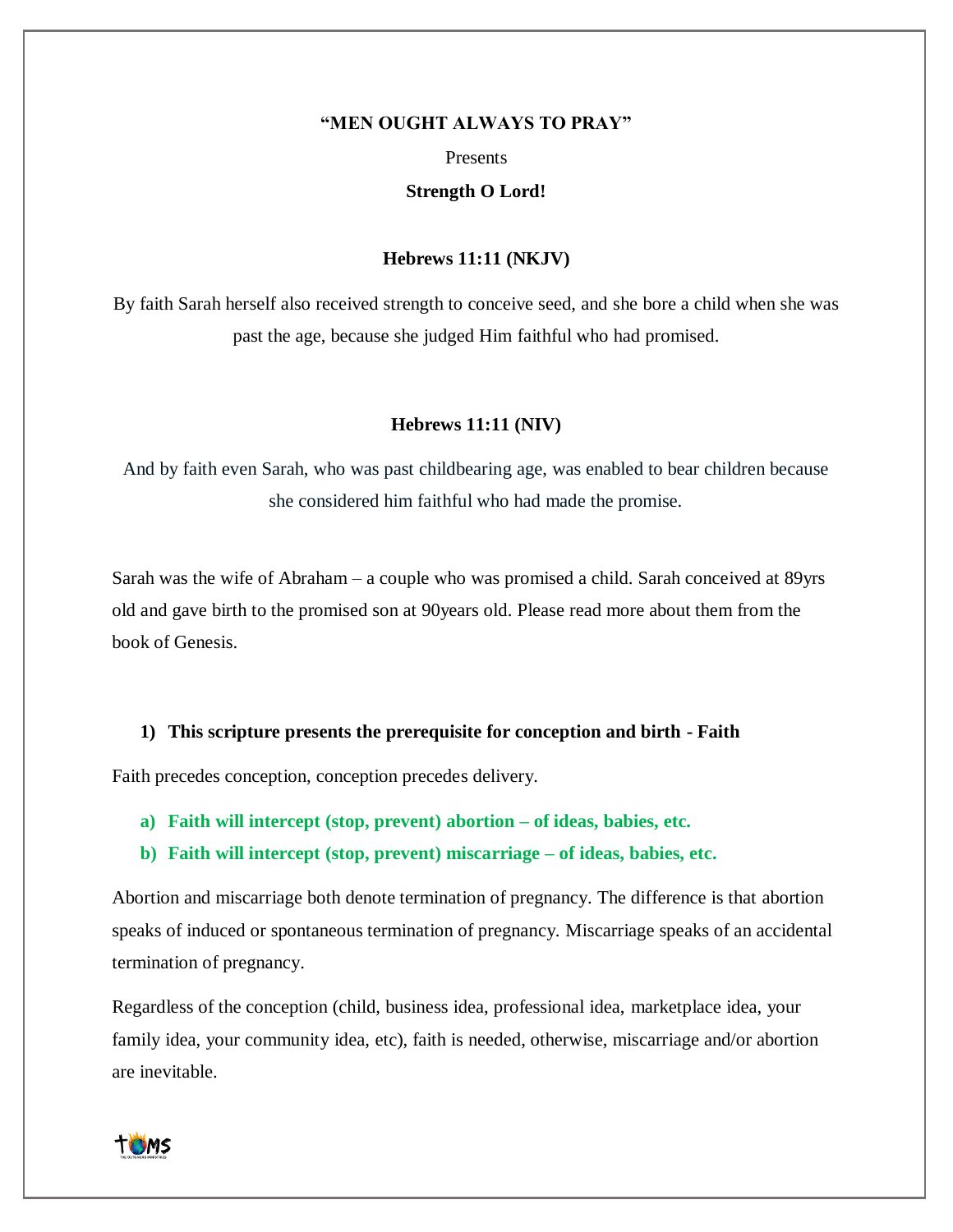- **2)** By "*Faith"*
- $\checkmark$  Faith synonyms believe, confidence, reality, assurance, conviction, substance, etc.
- $\checkmark$  Faith is the word of God.
- $\checkmark$  In simple terms, Faith is believing/having confidence in the word of God until you see results.
- $\checkmark$  Hebrews 11:1 (NKJV) defines faith for us. "Now faith is the substance of things hoped for, the evidence of things not seen".
- $\checkmark$  It is never "faith" until there is "a word". Therefore, "the word of God" is what converts "hope" to "faith"/ "confidence"/ "believe".

**a) Faith precedes strength therefore, Faith will energizes.**

If at this point you have already conceived and it is not faith based, consider revisiting what you conceived. Why will God supply you the strength to do wrong? Why will God sponsor ideas contrary to the kingdom?

# **3) Evidence (activation) of Sarah's faith**

## **Genesis 18:9-10, 14 (NKJV)**

" "Where is Sarah, your wife?" the visitors asked. "She's inside the tent," Abraham replied. Then one of them said, "I will return to you about this time next year, and your wife, Sarah, will have a son!" Sarah was **listening** to this conversation from the tent".

"Is anything too hard for the LORD? I will return about this time next year, and Sarah will have a son."

 $\checkmark$  Sarah's faith was evident from the word, so should yours. Be able to articulate when and how your faith was received.

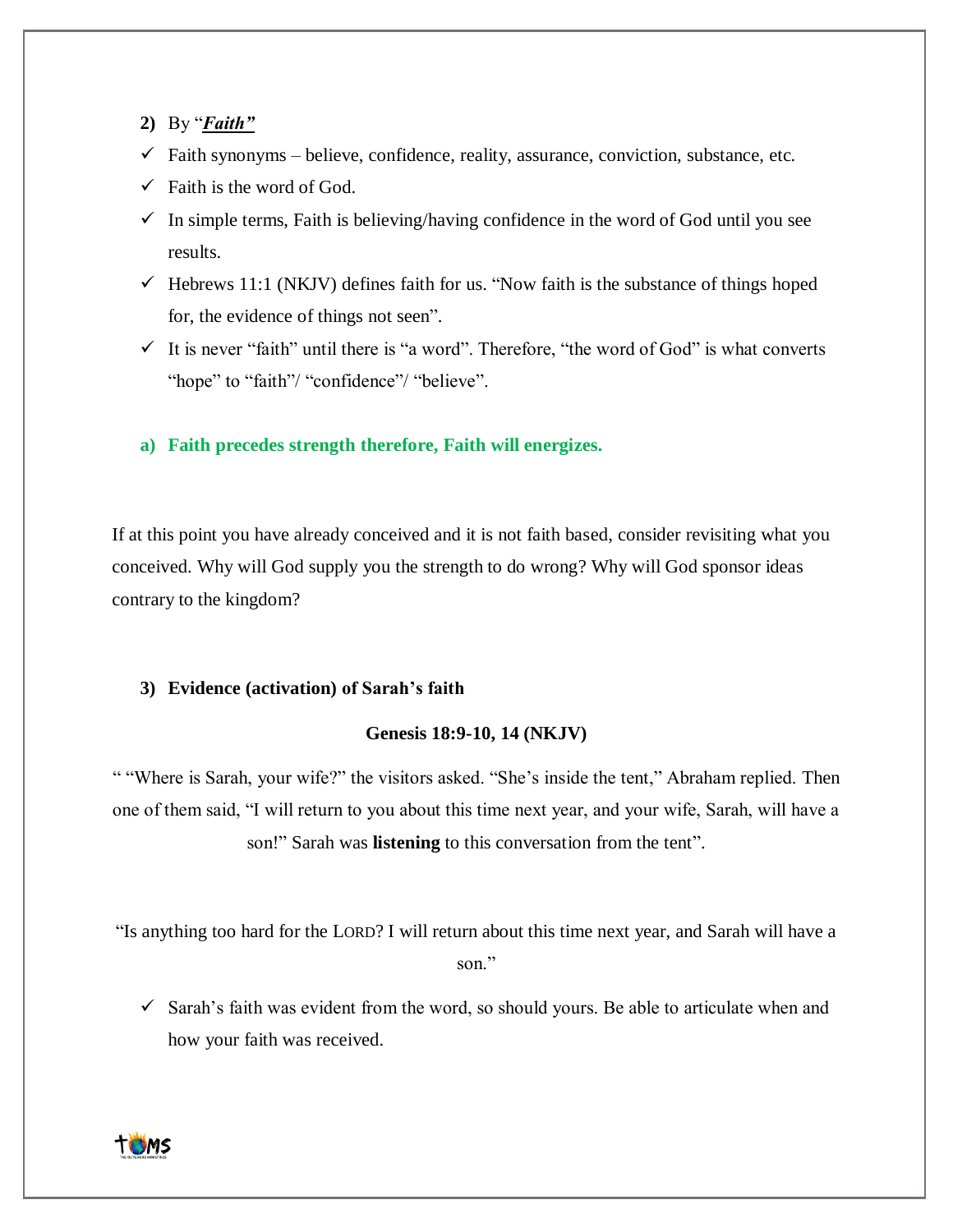$\checkmark$  Sarah's faith was specific to her situation. There is faith for every situation. Avoid generalization. It helps you praise better.

Today, we have come to ask God for strength to carry us through 2019. That strength can only come by faith and that is why we are looking at a case point – "Sarah". An example of one who received "strength", "power", "enablement" etc. to succeed. Amen.

## **4) The odds against Sarah**

 $\checkmark$  Age – she was promised a child at 89 years of age.

So, she required strength. Her strength did not come just because she hoped. She had faith! Amen.

## **5) What are the odds against your strength today?**

Sarah needed strength to "conceive" a child. What do you need strength for? I will name a few areas in which we need strength just so that we can pray. However, I want you to keep this word, mull over it and have faith in the area of strength of your choice.

- $\checkmark$  You need spiritual strength the enablement to pray, study the word and live the kingdom lifestyle uncompromisingly. How is your prayer life and your word life? How is your fasting life? You need strength.
- $\checkmark$  You need moral strength the enablement to say "No" and the ability to say "Yes" when necessary. Everything should not pass in your presence or environment. Are you easily influenced by peer pressure?
- $\checkmark$  You need psychological strength –the enablement to consistently educate your mind and the enablement to be stable emotionally. How knowledgeable are you in your field? Are you solution oriented or problem focused?
- $\checkmark$  You need social strength the enablement to become an impactful community citizen. Is your community benefiting from you?
- $\checkmark$  You need physical strength the enablement to remain "fit". Is your health compromised because of diminishing physical strength?

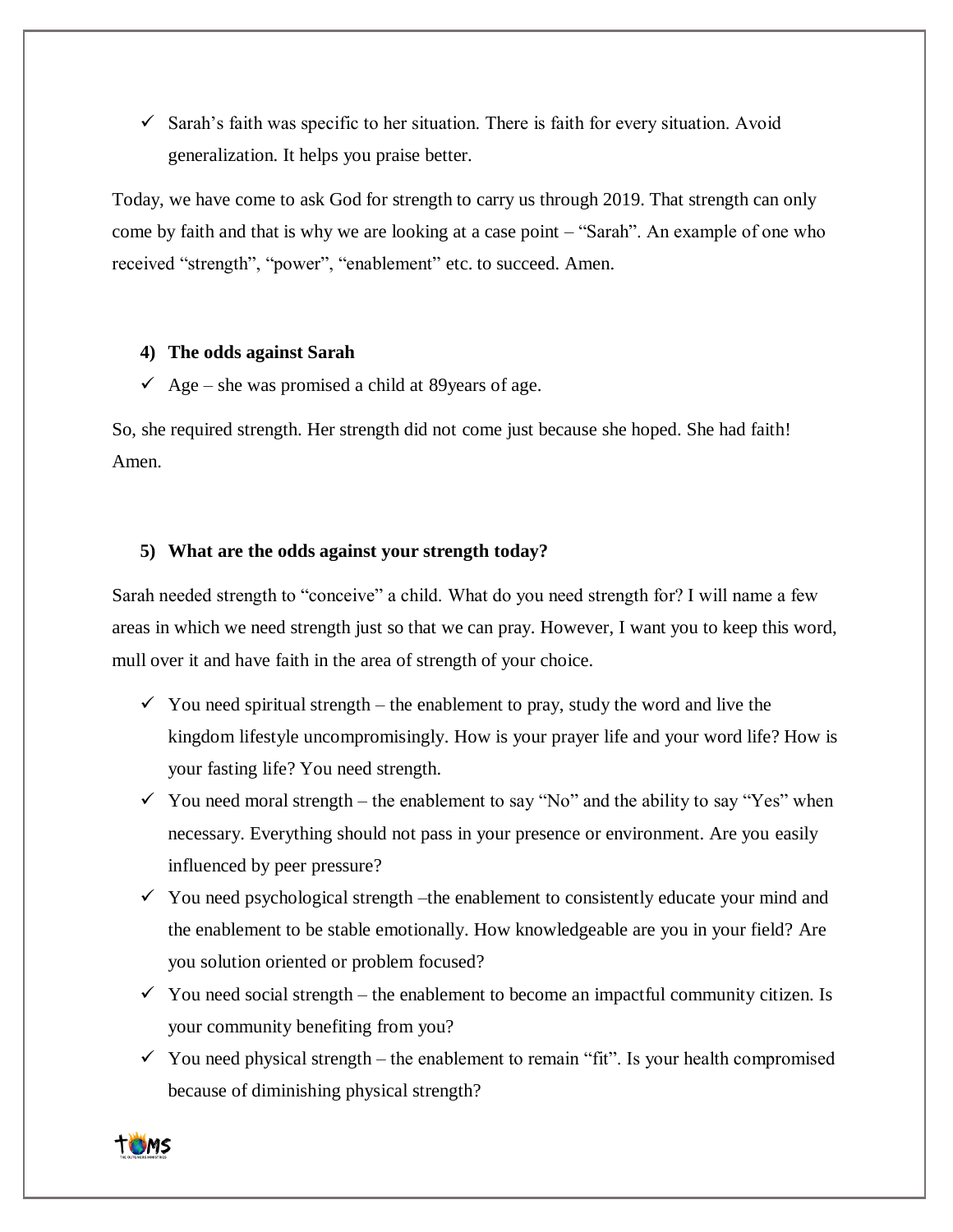$\checkmark$  You need financial strength – the enablement to budget, plan your expenses and refuse to financially indulge yourself.

# **Odds**

- $\checkmark$  Multiple failed attempts
- $\checkmark$  Viewing impossibilities (surrounded by multiple impossibilities)
- $\checkmark$  The wrong voices and influence
- $\checkmark$  Looking down on yourself
- ✓ Fear of failure
- $\checkmark$  Fear of being a pioneer (what will people say?)
- $\checkmark$  Fear of rejection
- $\checkmark$  Overpowered by timidity?

Family, be encouraged - "And by faith even Sarah, who *was* past childbearing age, was enabled to bear children because she considered him faithful who had made the promise."

**Before today, the odds against you were in the present but because light has come, I declare and decree all the odds against you a thing of the past. Amen.**

- $\checkmark$  Your odds are behind you from this day forward if only you will have faith in God.
- $\checkmark$  Receive strength in place of weakness
- $\checkmark$  Receive moral strength today
- $\checkmark$  Receive physical strength today
- $\checkmark$  Receive psychological strength today
- $\checkmark$  Receive social strength today
- $\checkmark$  Receive financial strength today
- $\checkmark$  Receive endurance, grit, fortitude, energy, resilience, vitality, force, staying power.
- $\checkmark$  Receive bravery in place of cowardice and timidity